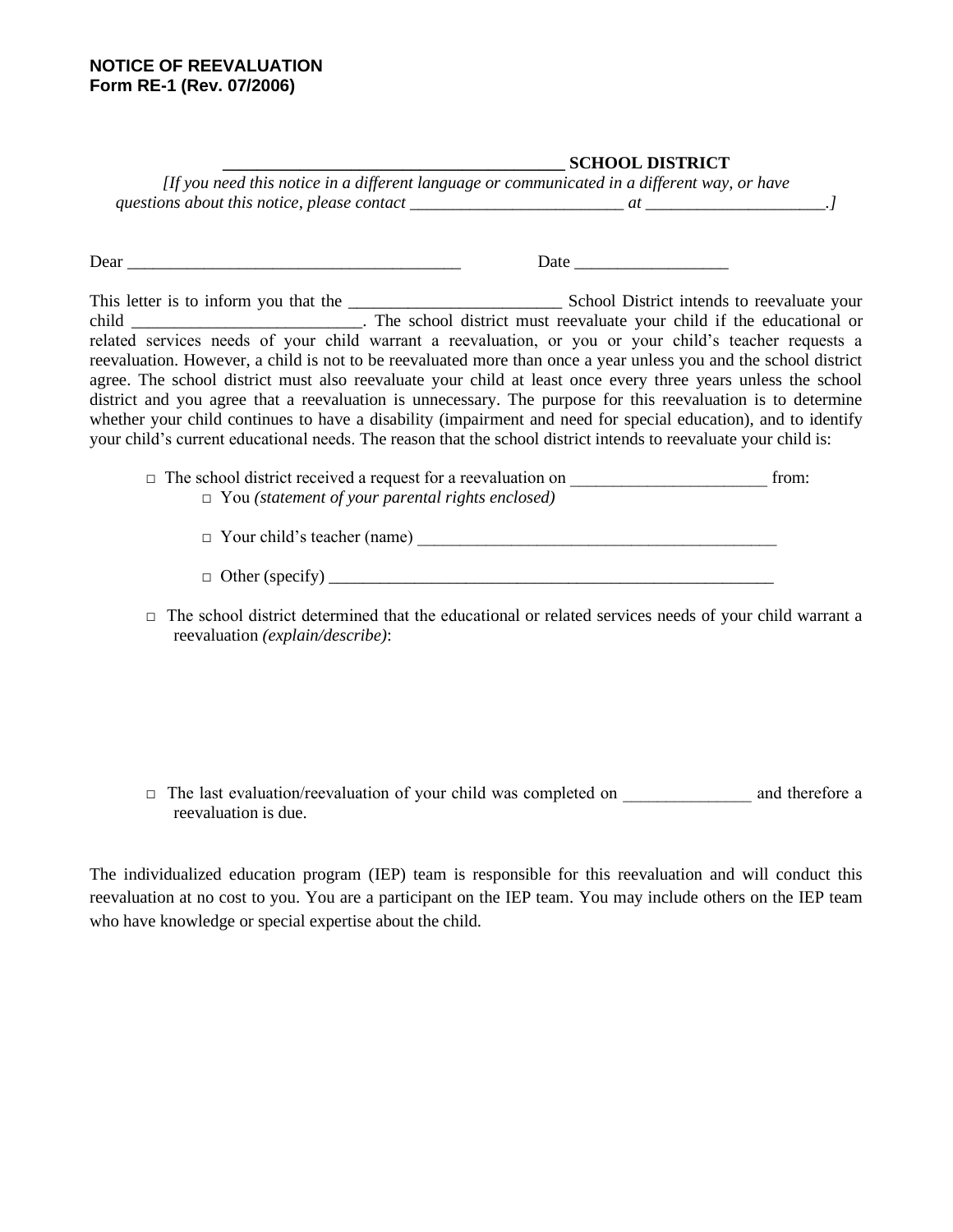|                                   | You and your child (if appropriate) are IEP team participants                       |  |  |  |
|-----------------------------------|-------------------------------------------------------------------------------------|--|--|--|
|                                   | In addition, the following people are being appointed to the IEP team by the school |  |  |  |
| district                          |                                                                                     |  |  |  |
| Role                              | Name, if known                                                                      |  |  |  |
| Representative of local           |                                                                                     |  |  |  |
| educational agency $(LEA)$ –      |                                                                                     |  |  |  |
| authorized to commit the          |                                                                                     |  |  |  |
| resources of the LEA              |                                                                                     |  |  |  |
| Special Ed. Teacher(s)            |                                                                                     |  |  |  |
|                                   |                                                                                     |  |  |  |
| Regular Ed. Teacher(s)            |                                                                                     |  |  |  |
|                                   |                                                                                     |  |  |  |
| <b>Related Services Personnel</b> |                                                                                     |  |  |  |
|                                   |                                                                                     |  |  |  |
| Others                            |                                                                                     |  |  |  |
|                                   |                                                                                     |  |  |  |

Other options, if any, such as the selection of IEP team participants which were considered and the reason(s) they were rejected and a description of any other factors relevant to the proposed action: □ None

IEP team participants will first review existing information available on your child including information provided by you and then determine what, if any, further evaluation or assessment is necessary to assist in identifying the educational needs of your child and in making a determination of whether your child continues to have a disability. You will be sent a notification of this determination within 15 business days of:  $\Box$  the date that the school district received the request to reevaluate your child;  $\Box$  the date of this notice *(when a request did not initiate the reevaluation)*. This notification will be sent by \_\_\_\_\_\_\_\_\_\_\_\_\_\_\_\_. *(month/day/year)*

If the IEP team determines that additional assessments or other evaluation materials are necessary, the school district needs your written consent (permission) before it may administer any assessments or other evaluation materials to obtain further information about your child. You will be informed about what assessments or other evaluation materials will be given before they are administered. You will also be informed of the names of the individuals who will conduct those evaluations, if known at the time of the notice. Upon completion of the reevaluation, the IEP team will prepare an evaluation report, which will include documentation of your child's eligibility for special education. You will be provided with a copy of the evaluation report.